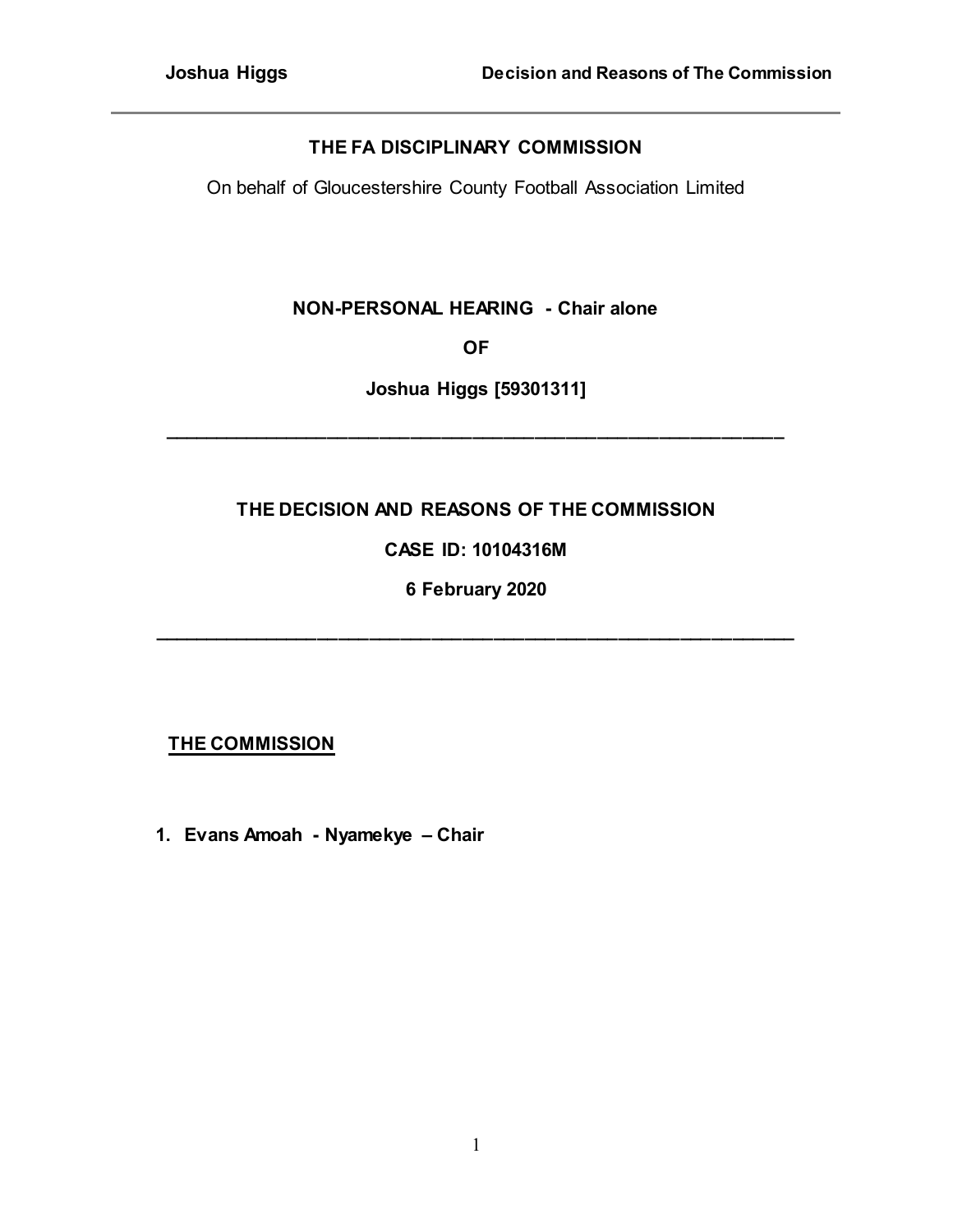#### **SUMMARY OF DECISION**

The Commission found charge 1 of breaches of FA Rule E3 Improper Conduct against a Match Official *(including physical contact and threatening and/or abusive language/behaviour)* was **proved** against Joshua Higgs.

After having considered the seriousness of the incident, Joshua Higgs disciplinary record, the mitigating and aggravating factors, the guidelines sanctions under FA Rule E3 and the Disciplinary Sanctions Guidelines issued by the FA, the Commission decided not to increase the sanction outside the threshold.

Accordingly, the Commission imposed a 182 days suspension backdated from the start of the interim suspension. The Commission also imposed a fine of £100. Joshua Higgs was warned as to future conduct.

The Commission also imposed 10 disciplinary points on the club.

The reasons for the decision are stated in full below.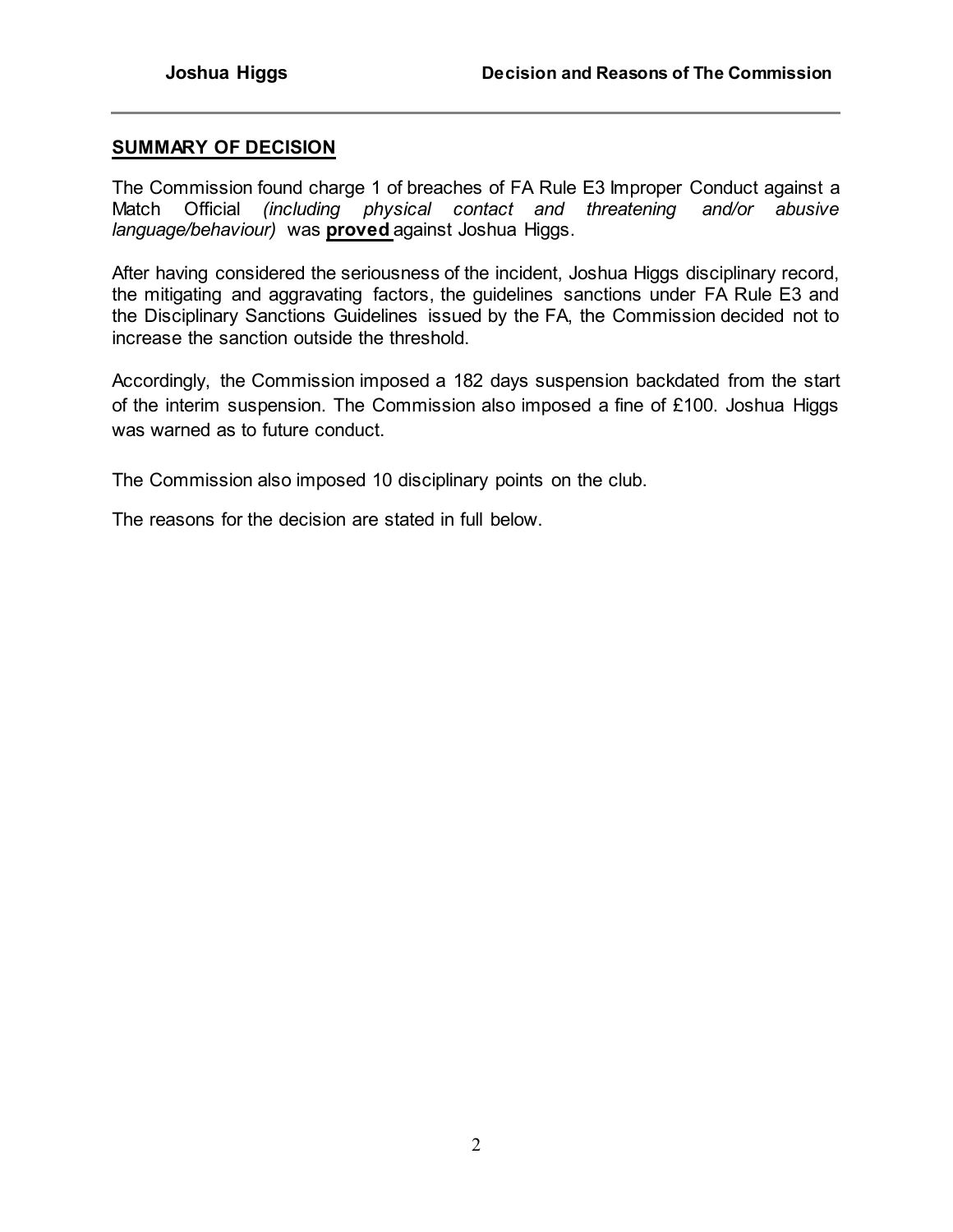### **INTRODUCTION**

- 1. On 11 January 2020, a match between Barnwood United First V Newent Town Reserves took place.
- 2. It is alleged that Joshua Higgs against a match official used Improper Conduct *(including physical contact and threatening and/or abusive language/behaviour)* towards the match referee, Gary Norris.
- 3. The case was presented before a Disciplinary Commission appointed by The Football Association ("The FA") as a non-personal hearing, by chair alone.

## **THE CHARGES**

4. The Joshua Higgs faced charges of breaches of FA Rule E3 - Improper Conduct against a Match Official *(including physical contact and threatening and/or abusive language/behaviour).*

## **THE PLEA**

5. Joshua Higgs accepted the allegations. The case was dealt with as a guilty plea and dealt with on the papers.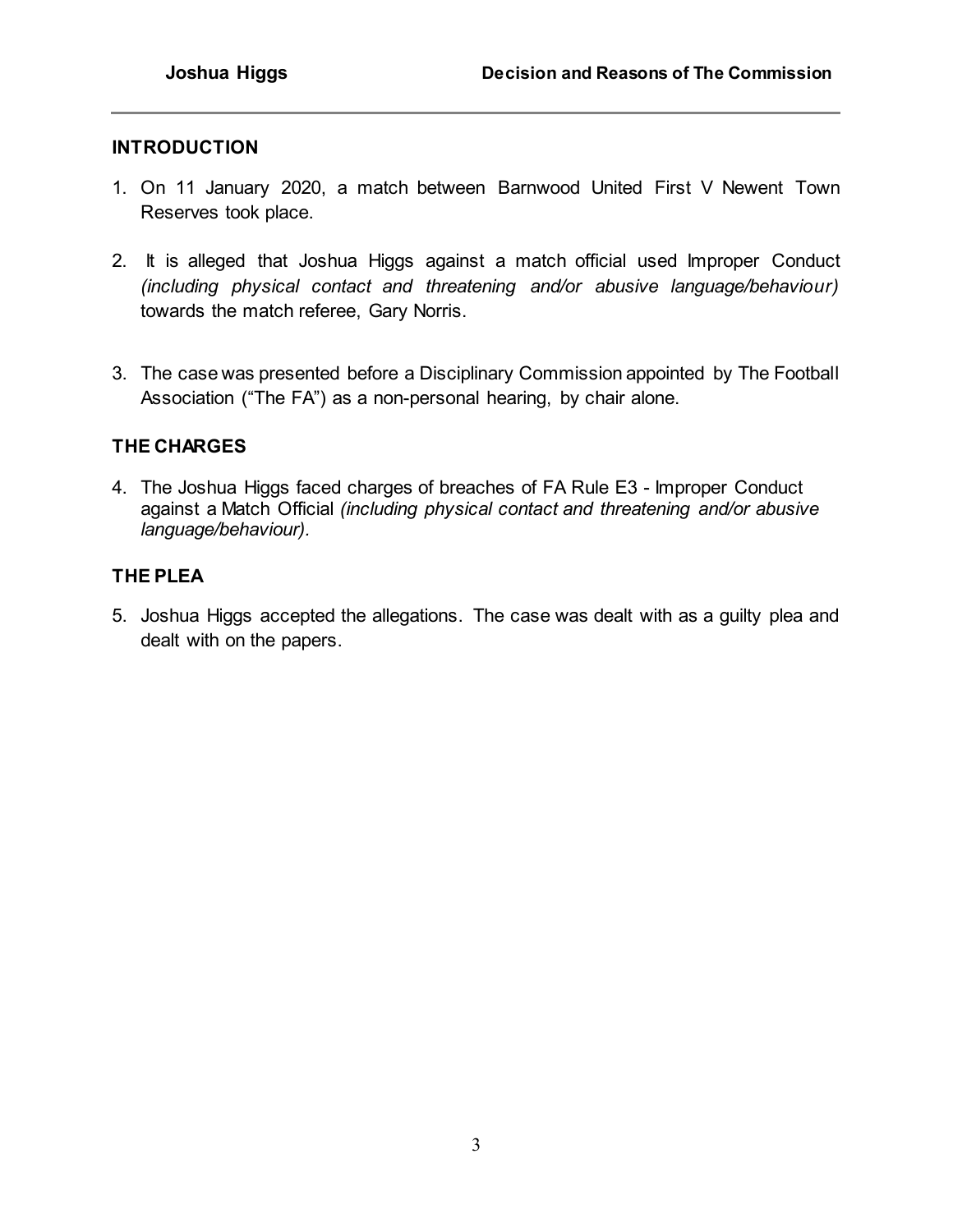## **THE FA RULES**

The applicable FA Rule E3 states:

## **GENERAL BEHAVIOUR**

6. *E3 (1) A Participant shall at all times act in the best interests of the game and shall not act in any manner which is improper or brings the game into disrepute or use any one, or a combination of, violent conduct, serious foul play, threatening, abusive, indecent or insulting words or behaviour.*

In accordance with The FA Sanction Guidelines*, if a Commission find this charge proven, they will be required to decide whether they feel the proven misconduct should be classified as a low, medium or high level of seriousness. When reaching any decision, the Commission will take into account any aggravating or mitigating factors.*

## **OFFENCES AGAINST MATCH OFFICIALS**

## **Categories of Offence**

*96 The three categories of offence against Match Officials are as follows:* 

*96.1 Threatening behaviour: words or action that cause the Match Official to believe that they are being threatened;* 

*96.2 Physical contact or attempted physical contact: examples include but are not limited to: pushing the Match Official, pulling the Match Official (or their clothing or equipment), barging or kicking the ball at a Match Official (causing no injury) and/or attempting to make physical contact with the Match Official (for example, attempting to strike, kick, butt, barge or kick the ball at the Match Official); and* 

*96.3 Assault: acting in a manner which results in an injury to the Match Official. This includes spitting at the Match Official (whether it connects or not).*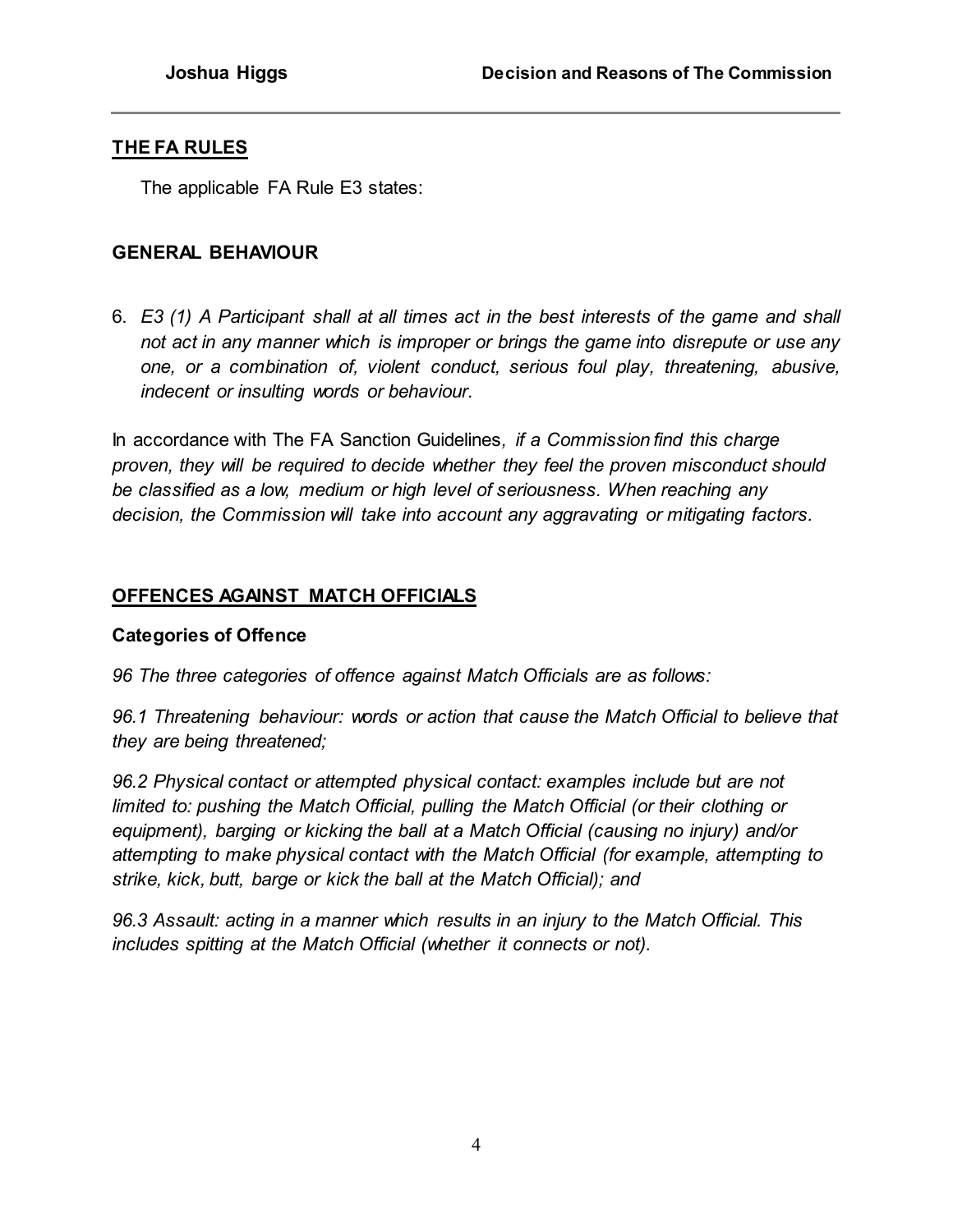#### **THE COMMISSION**

- 7. The following member were appointed to the Disciplinary Commission ("the Commission") to hear the case:
	- **1. Evans Amoah - Nyamekye – Chair alone**

#### **THE HEARING**

- 8. We considered the matter on 6 February 2020.
- 9. From his response to the charge Joshua Higgs had been provided with all the statements and evidence with which the Commission had been provided. Accordingly, Joshua Higgs had fair notice of the allegation made against him.
- 10. The following is a record of the salient points which the Commission considered and is not intended to be and should not be taken as a verbatim record of the evidence considered.
- 11. In advance of the Hearing the Commission had received and read the bundle of documents.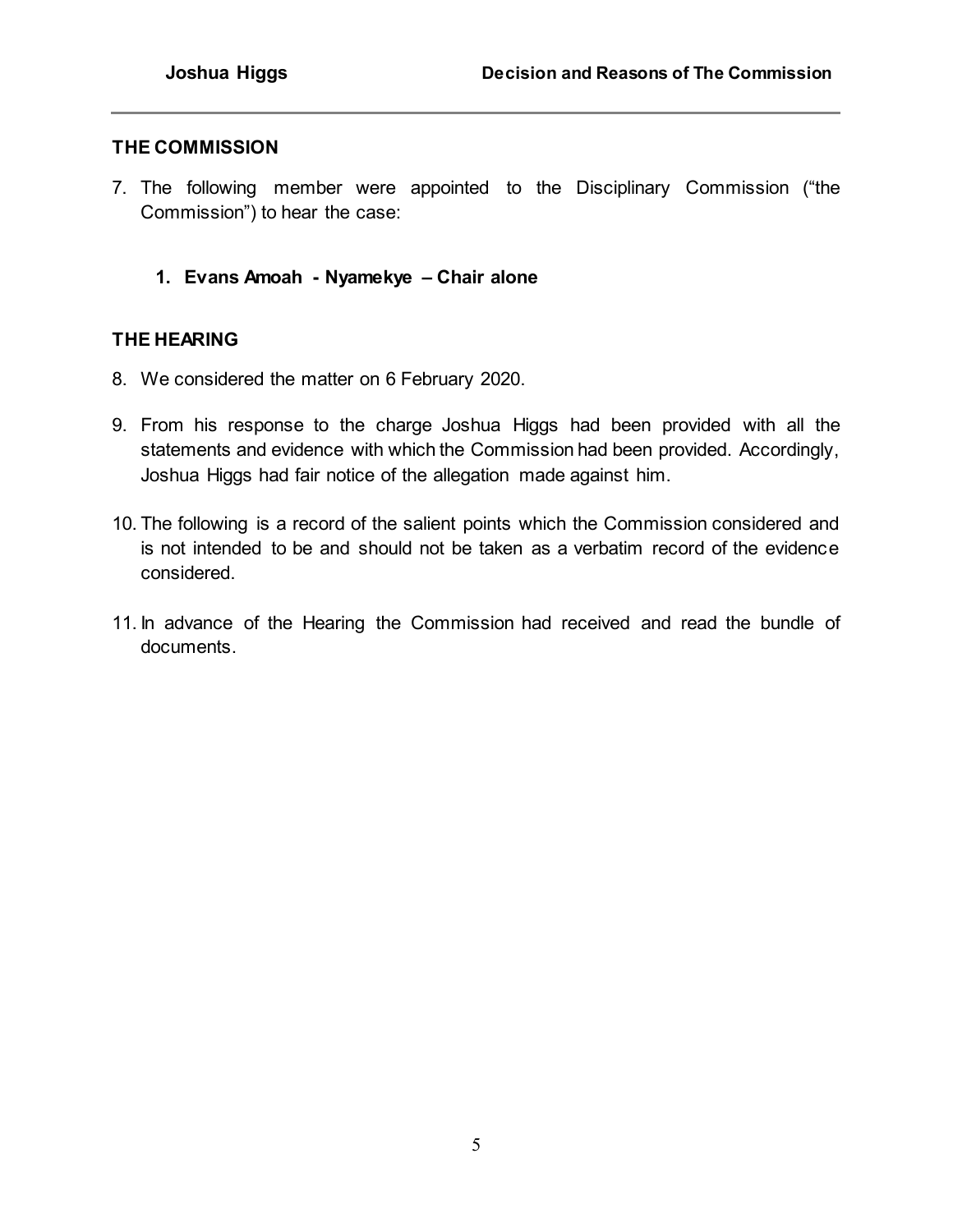## **THE COUNTY FA'S CASE**

12. .In the match referee's report, it states that

*' Newent number 7 was sin bined in the first half and received his second yellow in the second half, he then made another bad challenge where I called him over to issue another yellow card and as I reached for the card he said you are a fucking joking and pushed me with his left hand on the right side of my chest. I then went to my pack pocket and issued him with a straight red card.'.*

## **ASSESSMENT OF THE MATCH REFEREE'S EVIDENCE**

- 13. The Commission concluded that the match report from Gary Norris was clear. Like many written statements it was unable to be orally vigorously tested by the Commission.
- 14. The Commission took the view that referee did receive the physical contact from Joshua Higgs when he pushed him with the left hand on the right side of his chest.
- 15. The Commission accepted the evidence of match referee as trying to be truthful and provide a reliable statement,
- 16. The Commission noted that the match referees report was corroborated by the plea of guilty.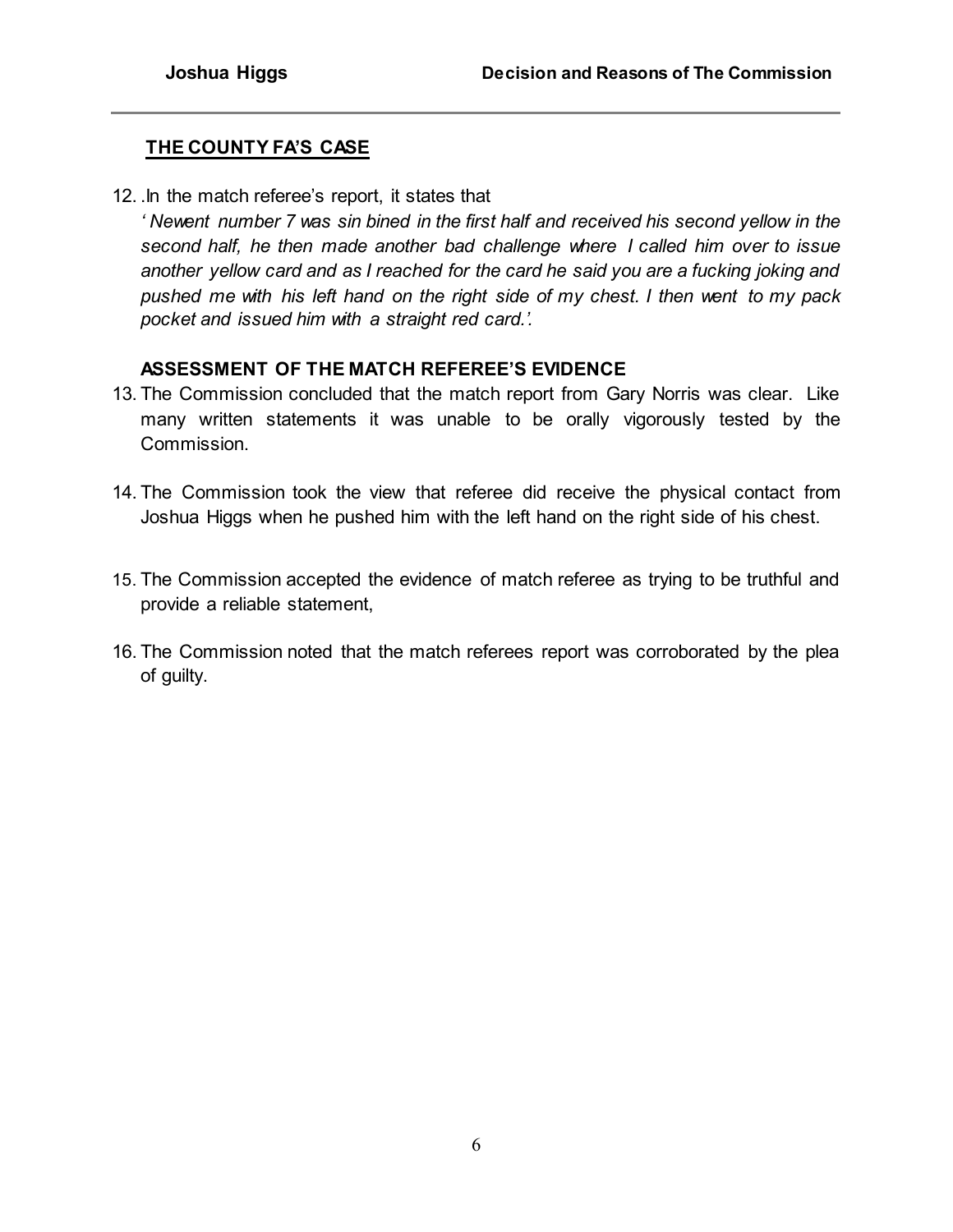### **THE PARTICIPANT'S CASE**

#### **ASSESSMENT OF THE STATEMENT / EVIDENCE OF JOSHUA HIGGS**

- 18. There was no formal statement in response to the charge from Joshua Higgs. However there was a statement that described him as a 'really good guy to have around. He works full time, is in a relationship and drives. Always training and pays his match fees and subs. But he is the type of person who will always stand up against injustice, because he cares.
- 19. The Commission concluded that the statement on behalf of Joshua Higgs's was an attempt to provide background information to the case.
- 20. The Commission concluded that Joshua Higgs did use the improper conduct as described by the match official.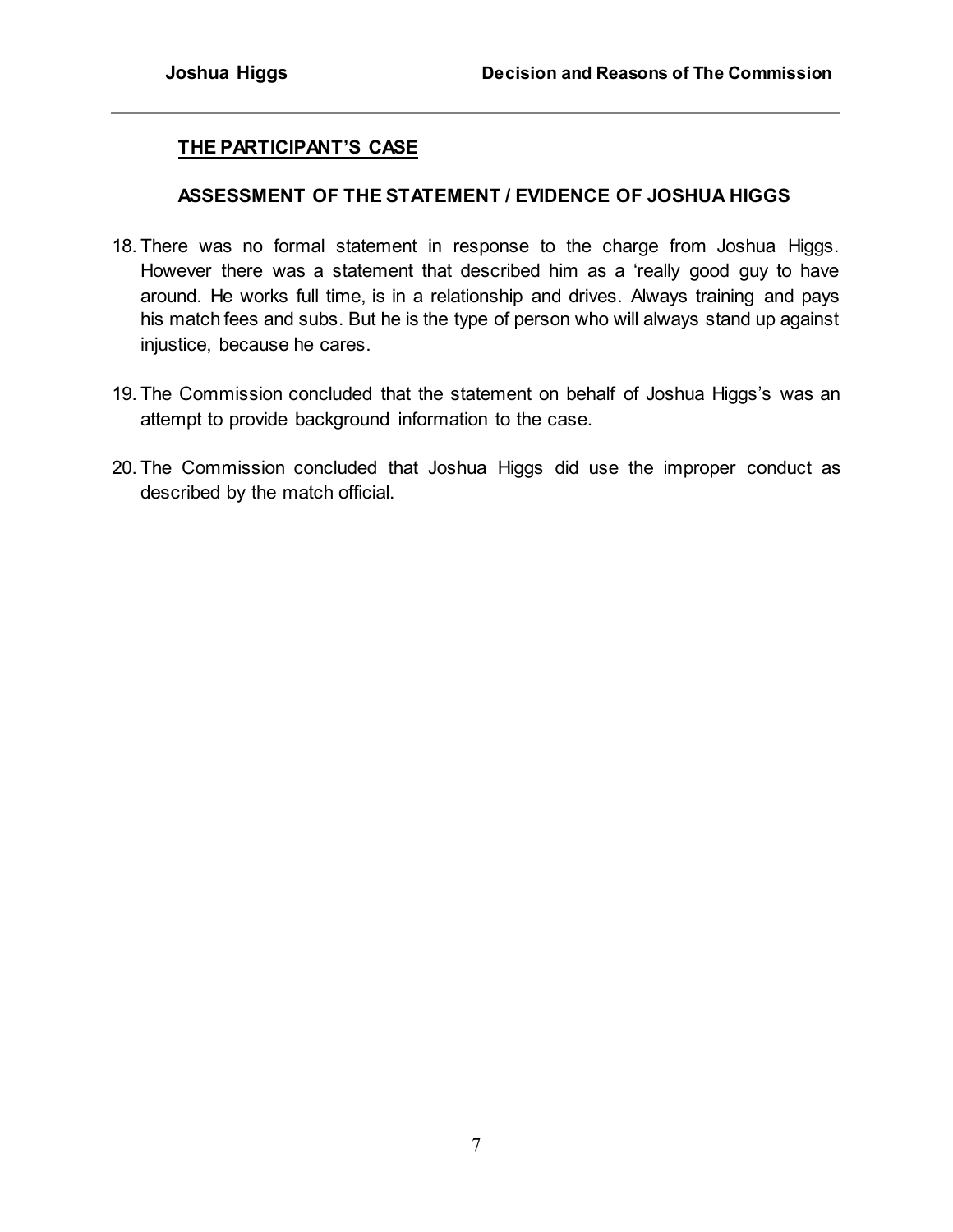## **THE COMMISSION'S CONCLUSIONS**

- 21. The Commission found the charge of breaches of FA Rule E3 assault on match official and improper conduct (including physical contact and threatening and/or abusive language/behaviour) was **proved** against Joshua Higgs.
- 22. The reasonable inferences which could be drawn are from the circumstances of the case were namely:
	- 22.1. For reasons given above the Commission determined that the match report and the plea of guilty were clear evidence that the charge was proved.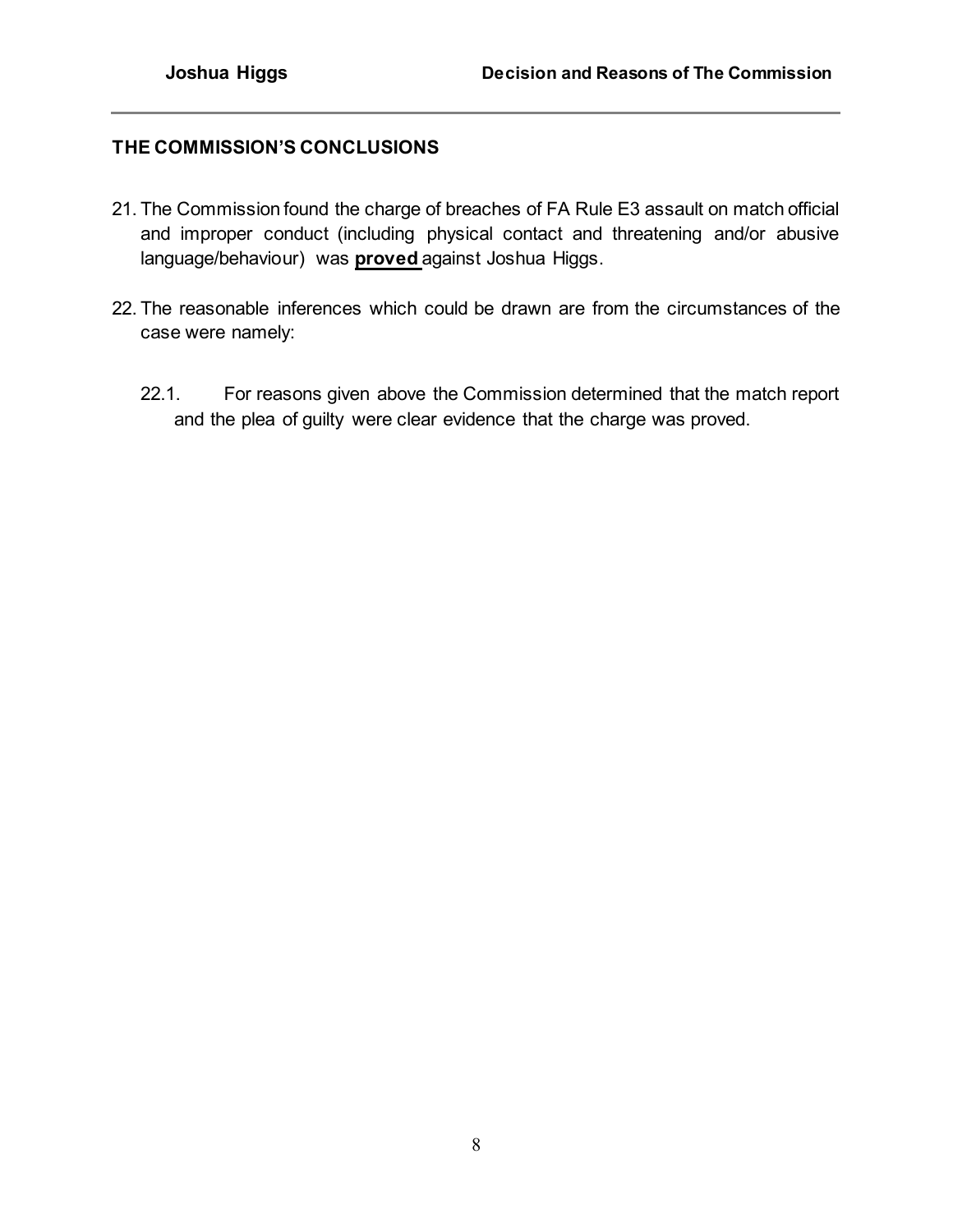### **BURDEN OF PROOF**

- 22.2. The applicable standard of proof required for this case is the civil standard of the balance of probability, meaning more likely than not.
- 22.3. The Commission took the view that the allegation and the evidence supporting that allegation needed to be tested. The Commission considered the possible innocent use and interpretation of the word and conduct versus any possible misinterpretation.
- 22.4. The Commission considered the context in which the conduct was used, the intent behind the conduct used and gave consideration  $\mathbf{to}$  all the circumstances surrounding the use of the comments whilst considering the effect of the comments used.

### **OUR FINDINGS OF FACT**

- 23. On the balance of the burden required, The Commission are satisfied to make the following findings of fact that:
	- 23.1. On 11 January 2020, a match between Barnwood United First V Newent Town Reserves took place.
	- 23.2. The Commission concluded that Joshua Higgs did use improper conduct as described in the match referees report '*pushing in his chest'.*
	- 23.3. The Commission concluded that Joshua Higgs did use physical contact, threatening or abusive behaviour towards a match official.
	- 23.4. The Commission found that the E3 charges –Improper Conduct 'against a match official *(including physical contact and threatening and/or abusive language/behaviour)* **PROVED** against Joshua Higgs.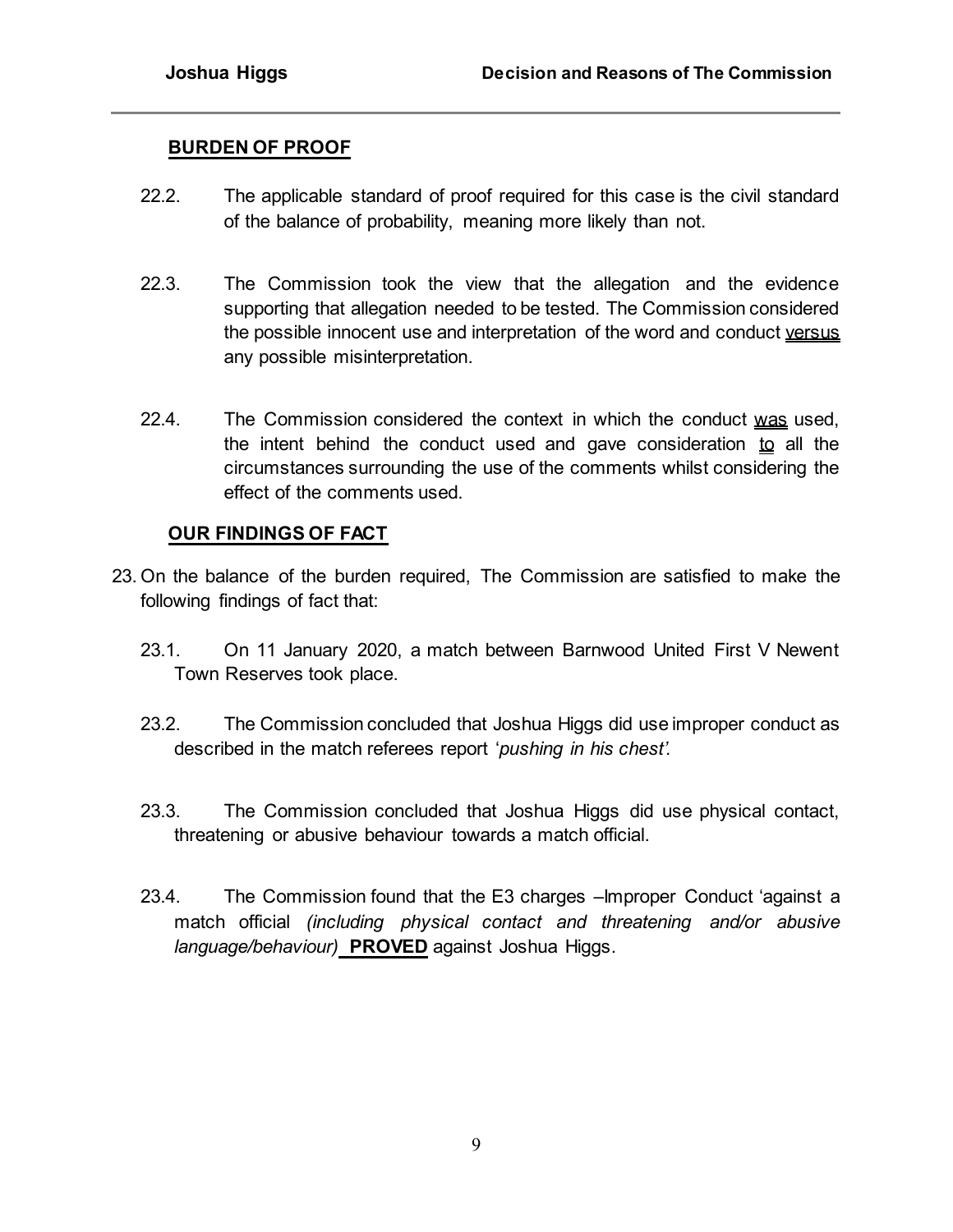# **THE DECISION**

- 24. Having read the evidence, the assessment of the evidence is entirely a matter for the Commission members.
- 25. The Commission has to assess the reliability of the witness (*that is whether, even although a witness may be attempting to tell the truth their evidence might not be relied upon for differing reasons)* and the credibility of a witness *(that is whether a witness is attempting to tell the truth).* Of course such an assessment is difficult to make if the evidence being considered is in written form.
- 26. Ultimately it is for the Commission to accept or reject each piece of evidence we are considering. Even where there are discrepancies between witnesses or within a witness's own evidence, it is for us to assess if the discrepancies are important and leads assistance to the determination of the balance of probabilities.
- 27. Having decided which evidence we accept and rejected; we then have to decide on the balance of probabilities if the alleged breach of the FA Rule is established.
- 28. The Commission considered all of the evidence provided.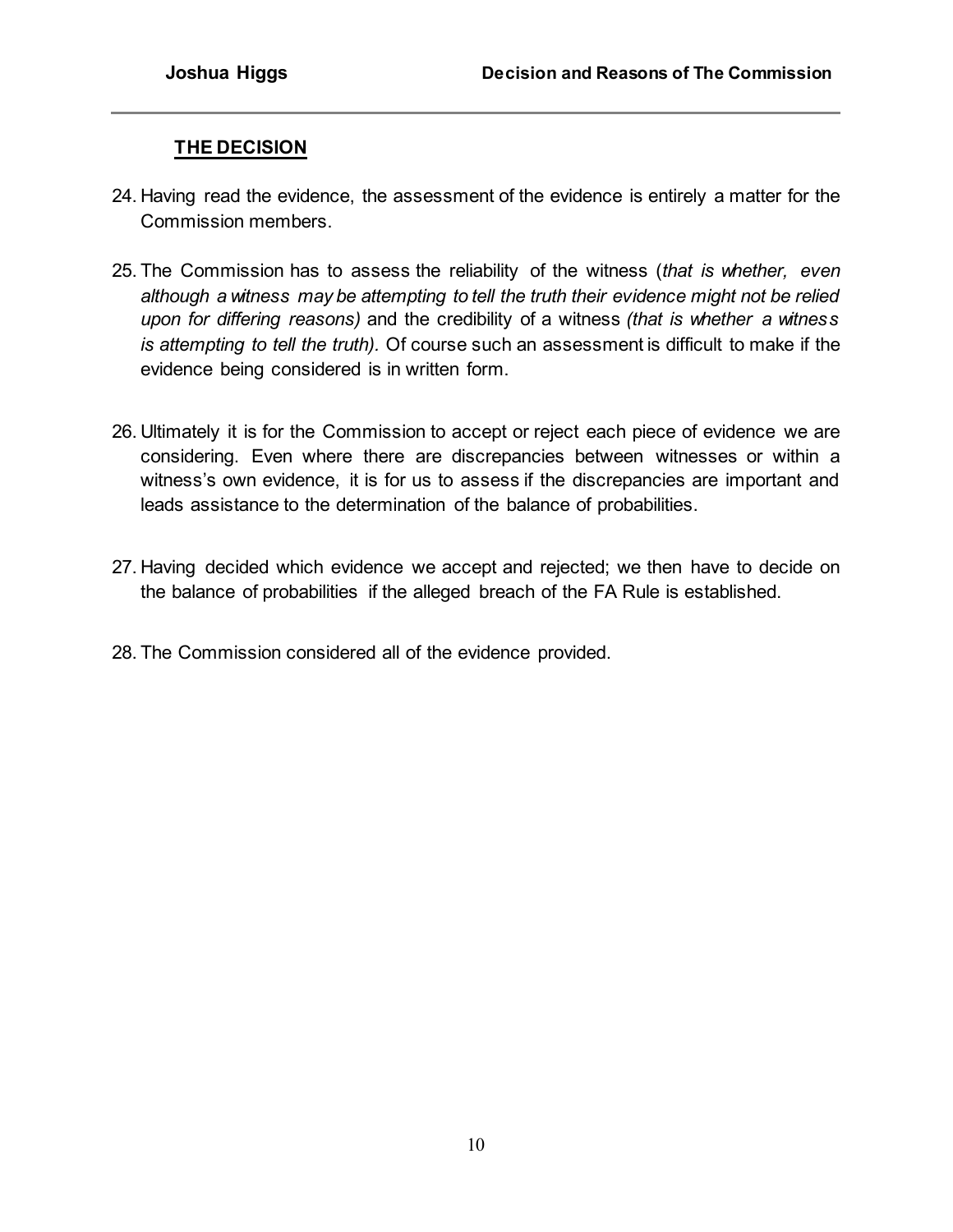#### **SANCTION**

- 29. After having considered the seriousness of the incident as medium -low, Joshua Higgs disciplinary record, the mitigating and aggravating factors, the guidelines sanctions under FA Rule E3 and the Disciplinary Sanctions Guidelines issued by the FA, the Commission decided not to increase the sanction outside the threshold.
- 30. Accordingly, the Commission imposed a 182 days suspension backdated from the start of the interim suspension. The Commission also imposed a fine of £100. Joshua Higgs was warned as to future conduct.
- 31. The Commission also imposed 10 disciplinary points on the club.